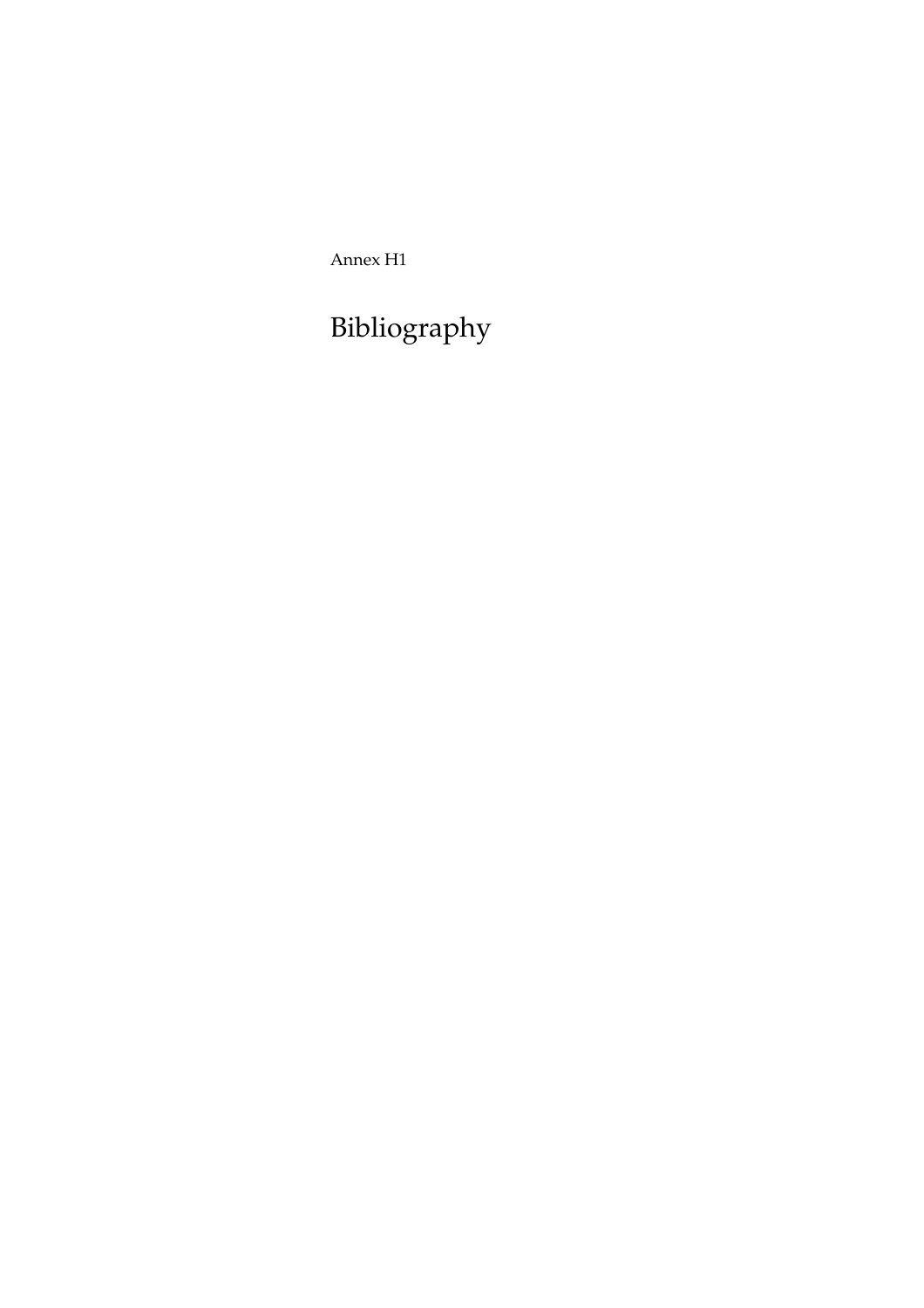## *H1 ENGLISH LIST*

Day, C. 2005 "Landscape Archaeology at Sha Ha, Sai Kung", *The Ancient Culture of Hong Kong, Archaeological Discoveries in Sha Ha, Sai Kung*, Hong Kong, LCSD.

ERM-Hong Kong Limited, 2006, *Buddha Temple and Columbarium Complex Site and Sha Lo Tung Road Improvement Works: Archaeological Impact Assessment Final Report.* Hong Kong.

Emposon Hal 1992 *Mapping Hong Kong: A Historical Atlas*, Hong Kong Government Information Services.

Geotechnical Control Office 1986 *Hong Kong Geological Survey: Sheet 7 Sha Tin.*(Map), Hong Kong, Geotechical Control Office.

Geotechnical Control Office 1991 *Hong Kong Geological Survey: Sheet 3 Sheung Shui*. (Map), Hong Kong, Geotechical Control Office.

Lockhart, S. 1900 *Report on the Extension of the Colony of Hong Kong*, London, Colonial Office. (unpublished)

Peacock and Nixion 1986 *Report of the Hong Kong Archaeological Survey*, Vol.III, Part 1, Hong Kong, Antiquities and Monuments Office. (unpublished)

Roger, P.R., Valerie Ward 1985 *Stone Adzes of Hong Kong*, Hong Kong, Urban Council.

War Department 1905 *Taipo* (Scale: 1:31,680), map series number GSGS 1393, Ordnance Survey, Southampton.

Ove Arup & Partners Hong Kong Ltd., July 2009, *Sha Lo Tung Study Condition Survey of Lei Uk Village*. Hong Kong.

## *H2 CHINESE LIST*

周世榮 1997 〈香港大埔碗窯青花瓷的初步研究〉,《香港大埔碗窯青花瓷窯 址》,香港,區域市政局。

周世榮、丁送來、姚澄清、利顯國 2001 〈清青花瓷〉,《中華青花瓷》,北 京,人民出版社。

香港中文大學、珠海市博物館 1998 《全港文物普查第七區》,一至三冊,香 港,古物古蹟辦事處。(未刊)

舒懋官編纂 1819 《新安縣志》,〈卷二:輿地略〉,新安縣衙。

廣東省文物考古研究所 2005 〈西貢沙下出土宋明陶瓷的考古學觀察〉,《香 港的遠古文化:西貢沙下考古發現》,香港,康樂及文化事務署。

蕭國健 1986 〈復界後的香港〉,《清初遷海前後香港社會的變遷》,台北, 台灣商務印書館。